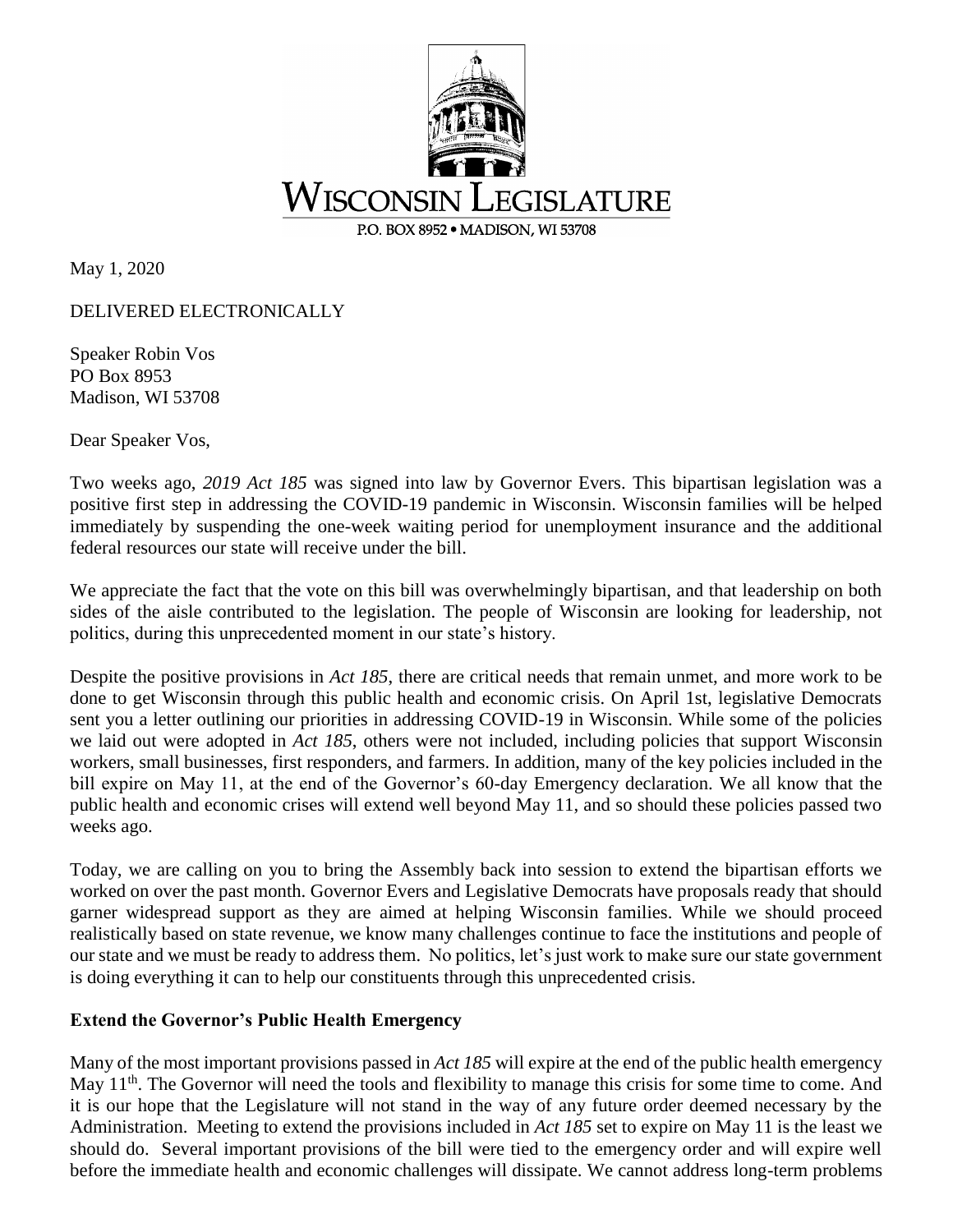with short-term solutions. We believe it is important to extend these policies through the end of the calendar year, if not longer. Some of these include:

- Suspending Work-Share Plan requirements that give employers flexibility in operating to both keep people employed AND ease the burden on our unemployment insurance system.
- Makes prescription drug refills more accessible during the public health emergency.
- Creates equity in cost for individuals who receive services outside their health network, meaning it reduces the chance of surprise medical bills.
- Allows the Joint Finance Committee to transfer up to \$75 million in funds to help meet the needs of the public health emergency (plus 90 days).
- Allow local units of government to delay property tax filing deadlines for small businesses.
- Allow for a delay in interest and penalties for late payment of taxes, providing some financial flexibility for small businesses.

Below are items that the legislature should consider immediately that were not addressed in *Act 185*. Some of these items were offered as amendments during our Assembly floor session on Tuesday, April 14th. Others were outline in our list of priorities sent to you on April 1. We believe it is imperative that the legislature meet soon to pass a second relief bill aimed at supporting the people of Wisconsin and small businesses that are struggling now.

## **Small Businesses**

# *Expand access to low-interest, long-term loans and grants for small businesses*

Provide state grants and low-interest, long-term loans to small businesses impacted by the COVID-19 pandemic. While the recently passed federal package will provide assistance to many small businesses, we should look for opportunities to keep businesses afloat and incentivize assistance loans made to small businesses for retention of workers. Democrats offered an amendment to AB 1038 to provide \$30 million in immediate relief for small businesses that are struggling, aimed at keeping workers employed and avoiding mass layoffs.

If the Evers Administration and the Wisconsin Economic Development Corporation (WEDC) request funding through the \$75 million allocated to the Joint Finance Committee (under Act 185), it is our hope they will approve this funding. If not, the state should consider supplemental support to businesses left out of federal assistance.

## **Front-line Workers**

## *Support our healthcare heroes*

Our frontline healthcare workers -- including hospital workers, nursing home workers, and first responders - - are risking their health every day to care for the people of our state. We must ensure that our frontline healthcare workers have the necessary protection and support to continue their service on the frontlines of this pandemic. We should provide hazard pay and full health coverage without out-of-pocket costs to healthcare workers, and ensure fully-paid sick time for healthcare workers who contract or are exposed to COVID-19. We must also ensure the financial stability of frontline workers by creating an Essential Worker Tax Credit which will strengthen the Earned Income Tax Credit.

## *Support critical workforce child care providers*

It is critical to support the child care providers who are providing care for the children of those on the frontlines of the COVID-19 pandemic, including healthcare workers and other critical workforce members. Democrats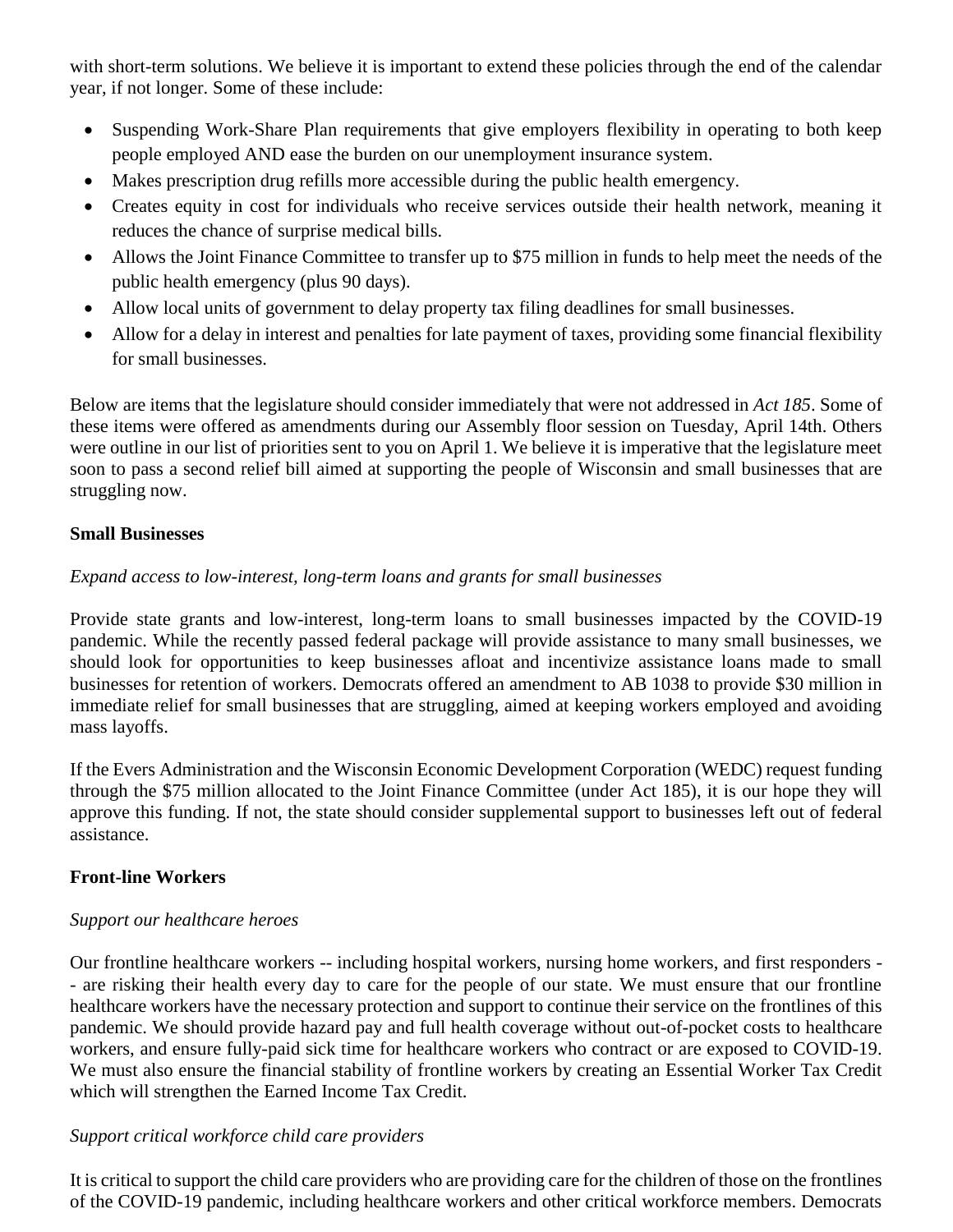offered an amendment to create a grant program for critical workforce child care costs, to provide hazard pay for child care providers, and to provide grants for child care providers that cease operating during the public health emergency.

## **Farmers and Agricultural Producers**

Our state's farmers and agricultural producers have been hit hard by the COVID-19 pandemic. While pending federal aid is a good first step in helping Wisconsin farmers, it will still not be enough for too many struggling farmers. The Assembly passed bills in February that would provide much-needed support for our farmers and now the Senate must act.

# **Health Care Costs**

Federal and State legislation already prevent out-of-pocket costs for COVID-19 tests for those with health insurance. This same protection should be extended to those who are currently without insurance coverage. Testing for COVID-19 is a public health measure, and there should be no cost associated with such efforts. Recent news reports have highlighted people receiving a bill for a COVID-19 test. The legislature needs to reinforce that this practice must stop.

# **Housing**

# *Protect businesses and single-family renters from eviction*

Ensure that workers and businesses impacted by unexpected job losses and lost revenue are not evicted during the public health emergency, providing housing security for families and protecting public health. It is crucial that people and small businesses impacted by the crisis do not face eviction due to forces beyond their control.

## **K-12 Education**

We must ensure teacher and school employees remain financially secure by requiring school boards to continue to pay and provide benefits for teachers and other employees during the public health emergency, at their regular rates and hours.

## **Supporting Wisconsin's Tourism Industry**

Our state's tourism industry was one of the first hit by the COVID-19 pandemic. As the state looks to reopening after the pandemic, the tourism industry will be an integral part of our state's recovery. Democrats offered an amendment to AB 1038 to provide \$5 million to support the tourism industry in our state, including \$2 million for a new regional destination marketing grant program.

## **Supporting UW Students and Campuses**

UW System institutions play an important role in creating our future workforce. Once we are through the worst of this crisis, we will look to our UW System schools to help restart our economy with their expertise and ability to produce highly skilled, educated workers. Democrats offered an amendment to AB 1038 to provide \$59 million in emergency aid to support our UW System students and campuses. Our amendment used this dollar figure based on the current shortfall.

This is an issue that needs attention if we are going to have opportunities for people displaced by the economic downturn looking to return to school to gain new skills. During the last recession we saw an increase in enrollment. We must be prepared to increase capacity as we prepare for a post-COVID world in which people are seeking new skills and opportunities.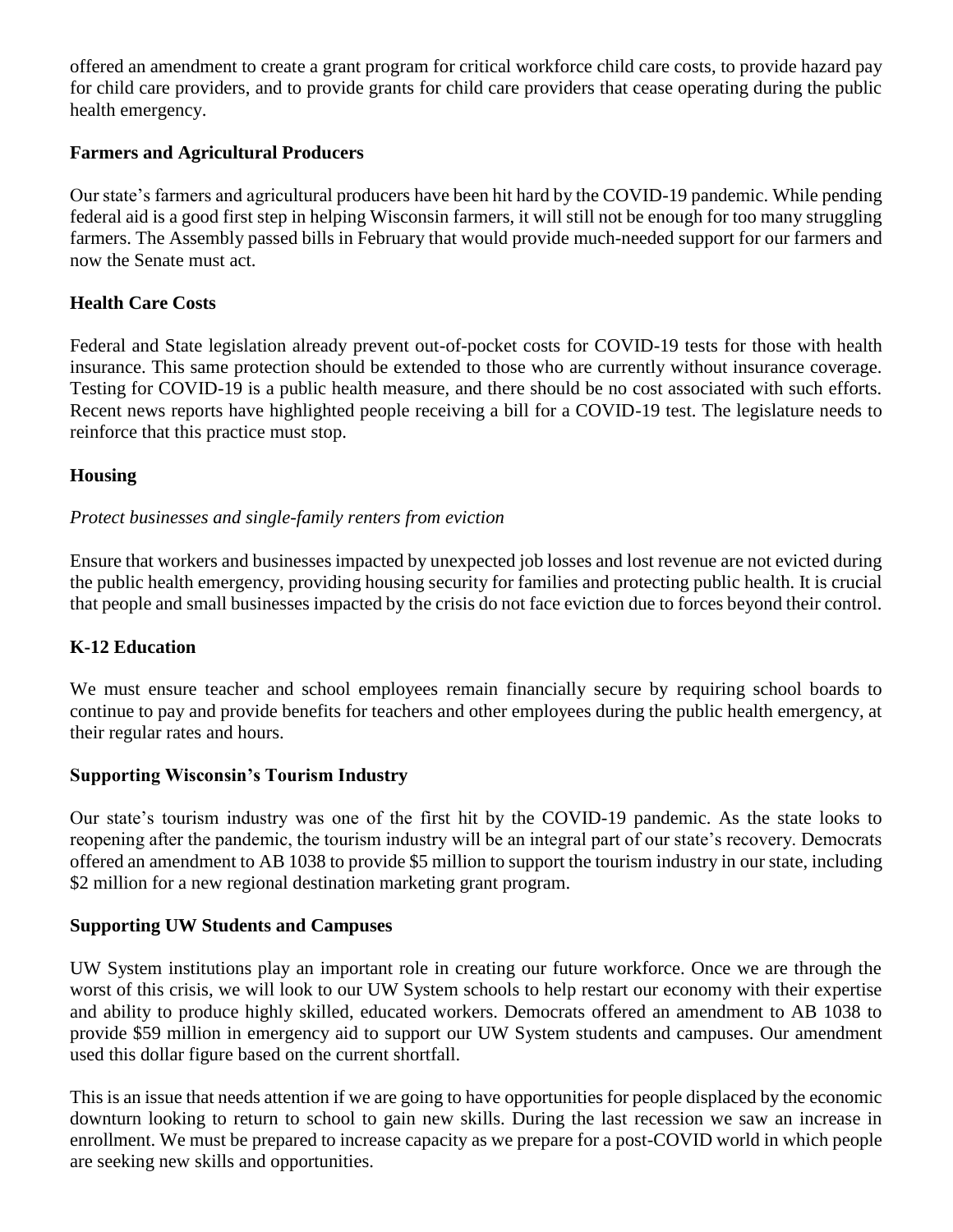### **Elections**

We must ensure that our elections in May, August, and November are safe, smooth and secure. Implementing a Vote by Mail system makes the most sense to ensure people do not have to make the impossible choice between their health and their right to vote. At the very least we should be soliciting input from the Wisconsin Elections Commission on the resources they need to accommodate the increased demand for absentee voting that we witnessed on April 7, and will undoubtedly see again in August and November.

As you can see, there is no shortage of issues that we need to address as a legislature. If we do not meet again to act in the best interest of the people of our state, we are failing in our duty as elected officials. Legislative Democrats are ready to work in a bipartisan manner to ensure we emerge from this crisis stronger and more united than before.

We look forward to your response.

Sincerely,





Janne Herselben

Melissa Saport

Representative Debra Kolste Representative Melissa Sargent Representative Daniel Riemer

Emiss

Representative Chris Taylor Representative Jodi Emerson Representative Don Vruwink

Representative Lisa Subeck Representative Greta Neubauer Representative Tod Ohnstad

Representative Gordon Hintz Representative Dianne Hesselbein Representative Mark Spreitzer

Representative Steve Doyle Representative Evan Goyke Representative David Crowley

2 iemer